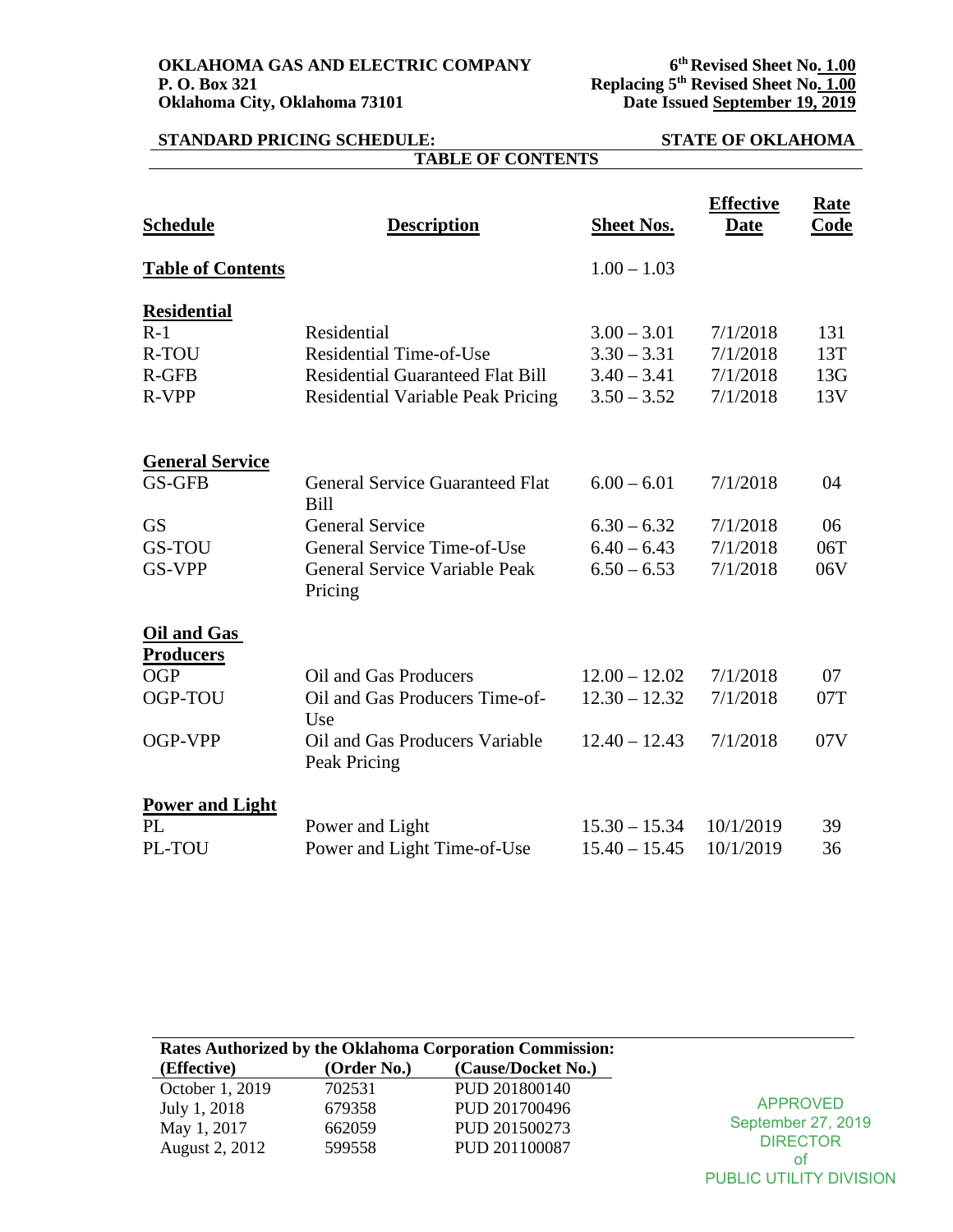**OKLAHOMA GAS AND ELECTRIC COMPANY P. O. Box 321 P. O. Box 321 Replacing 5th Revised Sheet No. 1.01 Oklahoma City, Oklahoma 73101 Date Issued September 19, 2019**

### **STANDARD PRICING SCHEDULE: STATE OF OKLAHOMA TABLE OF CONTENTS**

| <b>Schedule</b>                | <b>Description</b>                                      | <b>Sheet Nos.</b> | <b>Effective</b><br><b>Date</b> | Rate<br><b>Code</b> |
|--------------------------------|---------------------------------------------------------|-------------------|---------------------------------|---------------------|
| <b>Large Power and Light</b>   |                                                         |                   |                                 |                     |
| $LPL-1$                        | Large Power and Light Standard                          | $17.00 - 17.02$   | 10/1/2019                       | 60                  |
| LPL-TOU                        | Large Power and Light Time-of-<br>Use                   | $18.00 - 18.05$   | 10/1/2019                       | 35                  |
| <b>Public Schools - Small</b>  |                                                         |                   |                                 |                     |
| PS-SM                          | Public Schools - Small                                  | $21.00 - 21.02$   | 7/1/2018                        | 51                  |
| PS-SM-TOU                      | Public Schools - Small - Time-<br>of-Use                | $21.30 - 21.32$   | 7/1/2018                        | 51T                 |
| PS-SM-VPP                      | Public Schools - Small -<br>Variable Peak Pricing       | $21.40 - 21.43$   | 7/1/2018                        | 51V                 |
| PS-SM-GFB                      | Public Schools - Small<br><b>Guaranteed Flat Bill</b>   | $21.50 - 21.51$   | 7/1/2018                        | 51G                 |
| <u> Public Schools – Large</u> |                                                         |                   |                                 |                     |
| PS-LG                          | Public Schools - Large                                  | $23.00 - 23.04$   | 10/1/2019                       | 54                  |
| <b>PS-LG-TOU</b>               | Public Schools - Large - Time-<br>of-Use                | $23.30 - 23.34$   | 10/1/2019                       | 55                  |
| <b>Lighting</b>                |                                                         |                   |                                 |                     |
| LM (CLOSED)                    | Municipal Roadway and Area<br>Lighting                  | $27.00 - 27.07$   | 7/1/2018                        | 01                  |
| OSL (CLOSED)                   | <b>Outdoor Security Lighting</b>                        | $27.30 - 27.35$   | 7/1/2018                        | 44                  |
| <b>LED</b>                     | <b>LED</b> Lighting                                     | $27.40 - 27.48$   | 7/1/2018                        | 45                  |
| <b>Municipal</b>               |                                                         |                   |                                 |                     |
| <b>PM</b>                      | <b>Municipal Water Pumping</b>                          | $30.00 - 30.01$   | 7/1/2018                        | 26                  |
| <b>PM-TOU</b>                  | <b>Municipal Water Pumping</b><br>Time-of-Use           | $30.10 - 30.12$   | 7/1/2018                        | 26T                 |
| PM-VPP                         | <b>Municipal Water Pumping</b><br>Variable Peak Pricing | $30.20 - 30.23$   | 7/1/2018                        | 26V                 |
| <b>Real-Time Pricing</b>       |                                                         |                   |                                 |                     |
| <b>DAP</b>                     | Day-Ahead Pricing                                       | $33.00 - 33.06$   | 7/1/2018                        | <b>DAP</b>          |
| <b>FP</b>                      | <b>Flex Price</b>                                       | $34.00 - 34.06$   | 7/1/2018                        | <b>FP</b>           |

| Rates Authorized by the Oklahoma Corporation Commission: |             |                    |                         |
|----------------------------------------------------------|-------------|--------------------|-------------------------|
| (Effective)                                              | (Order No.) | (Cause/Docket No.) |                         |
| October 1, 2019                                          | 702531      | PUD 201800140      | <b>APPROVED</b>         |
| July 1, 2018                                             | 679358      | PUD 201700496      | September 27, 2019      |
| May 1, 2017                                              | 662059      | PUD 201500273      | <b>DIRECTOR</b>         |
| December 19, 2016                                        | 658806      | PUD 201600366      | 0t                      |
|                                                          |             |                    | PUBLIC UTILITY DIVISION |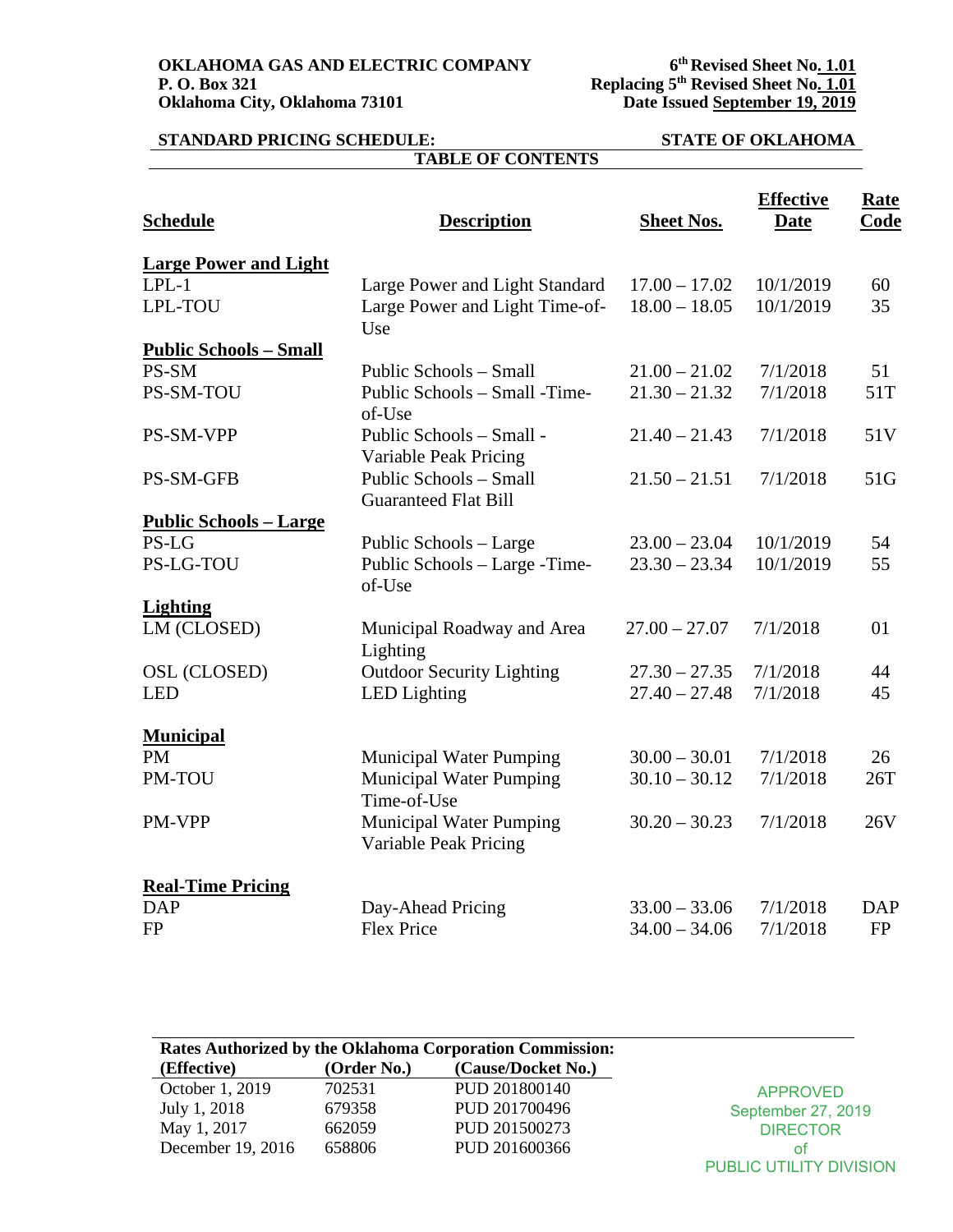### **STANDARD PRICING SCHEDULE: STATE OF OKLAHOMA TABLE OF CONTENTS**

| <b>Miscellaneous</b><br><b>LIAP</b> | <b>Description</b><br>Low Income Assistance Program Rider | <b>Sheet Nos.</b><br>50.10 | <b>Effective</b><br><b>Date</b><br>7/1/2018 |
|-------------------------------------|-----------------------------------------------------------|----------------------------|---------------------------------------------|
| <b>USP</b>                          | <b>Utility Solar Program</b>                              | $50.20 - 50.21$            | 10/1/2019                                   |
| <b>GPWR</b>                         | Green Power Wind Rider                                    | $50.30 - 50.32$            | 7/1/2018                                    |
| <b>FCA</b>                          | Rider for Fuel Cost Adjustment                            | $50.80 - 50.83$            | 10/1/2019                                   |
| <b>APUAF</b>                        | Rider for Annual Public Utility<br><b>Assessment Fee</b>  | 51.00                      | 7/1/2019                                    |
| <b>MBTC</b>                         | Military Base Tariff Credit                               | 51.10                      | 10/1/2019                                   |
| <b>LR</b>                           | <b>Load Reduction Rider</b>                               | $51.30 - 51.38$            | 7/1/2018                                    |
| <b>DPR</b>                          | Demand Program Rider                                      | $51.70 - 51.77$            | 7/1/2019                                    |
| <b>SCRR</b>                         | <b>Storm Cost Recovery Rider</b>                          | $51.80 - 51.82$            | 7/1/2018                                    |
| <b>REP</b>                          | Renewable Energy Program                                  | $51.90 - 51.91$            | 1/1/2018                                    |
| <b>FTC</b>                          | Federal Tax Change Rider                                  | $52.10 - 52.13$            | 7/1/2018                                    |
| <b>PTC</b>                          | Production Tax Credit Rider                               | $52.20 - 52.22$            | 7/1/2018                                    |
| <b>GCRR</b>                         | <b>Generation Capacity Replacement Rider</b>              | $52.30 - 52.33$            | 7/1/2019                                    |
| <b>EEP</b>                          | <b>Energy Efficiency Program Rider</b>                    | $52.70 - 52.74$            | 10/1/2019                                   |
| SM Opt-Out                          | Automated Metering (Smart Meter) Opt-<br>Out Rider        | $53.00 - 53.01$            | 10/1/2019                                   |
| <b>EDIC</b>                         | Economic Development Incentive Credit<br>Rider            | $54.00 - 54.02$            | 11/1/2018                                   |
| <b>SPPCT</b>                        | <b>Southwest Power Pool Cost Tracker</b>                  | $56.00 - 56.02$            | 7/1/2018                                    |
| <b>GEM</b>                          | Grid Enhancement Mechanism                                | $57.00 - 57.04$            | 2/1/2021                                    |

| <b>Rates Authorized by the Oklahoma Corporation Commission:</b> |             |                    |                                |  |
|-----------------------------------------------------------------|-------------|--------------------|--------------------------------|--|
| (Effective)                                                     | (Order No.) | (Cause/Docket No.) | <b>APPROVED</b>                |  |
| February 1, 2021                                                | 715188      | PUD 202000021      | <b>January 27, 2021</b>        |  |
| October 1, 2019                                                 | 702531      | PUD 201800140      | <b>DIRECTOR</b>                |  |
| July 1, 2018                                                    | 679358      | PUD 201700496      | ΩŤ                             |  |
| May 1, 2017                                                     | 662059      | PUD 201500273      | <b>PUBLIC UTILITY DIVISION</b> |  |